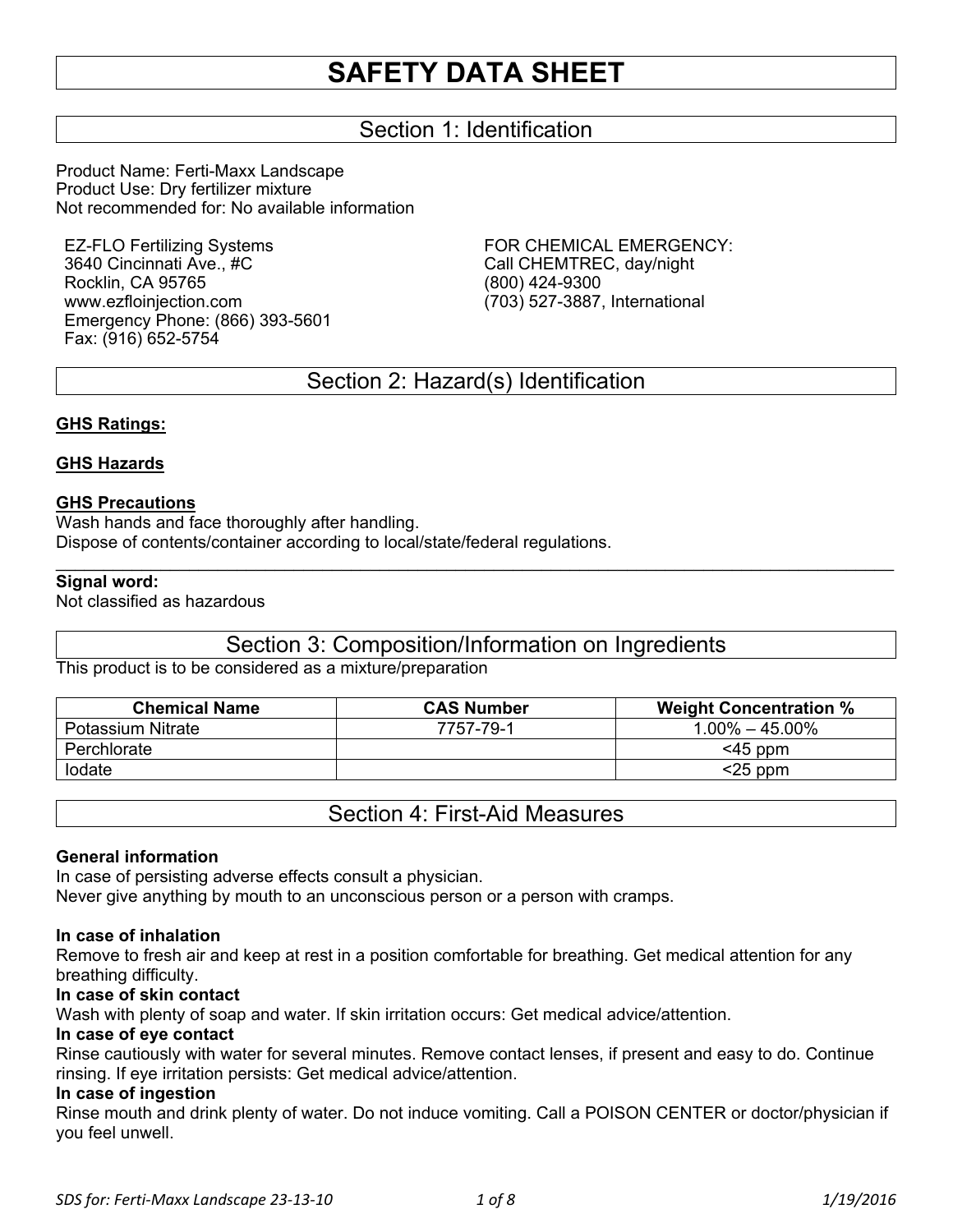#### **Most important symptoms and effects, both acute and delayed**

The following symptoms may occur:

| In case of inhalation   | Irritation to respiratory tract                                                |                               |
|-------------------------|--------------------------------------------------------------------------------|-------------------------------|
|                         | Delayed lung effects after short term exposure to thermal degradation products |                               |
| In case of skin contact | May cause redness or irritation                                                |                               |
| In case of eye contact  | May cause redness or irritation                                                |                               |
| In case of ingestion    | Ingestion of large amounts may cause:                                          | gastrointestinal disturbances |

#### **Indication of any immediate medical attention and special treatment needed**  Treat symptomatically.

### Section 5: Fire-Fighting Measures

#### **Extinguishing media**

Suitable extinguishing media: Use any suitable mean for extinguishing surrounding fire.<br>Unsuitable material: Unsuitable naterion should be paid to compatibility with ch None, but attention should be paid to compatibility with chemicals surrounding.

#### **Specific hazards arising from the chemical**

Thermal decomposition can lead to the escape of toxic/corrosive gases and vapours. Thermal decomposition products: Nitrous oxides (NOx), nitrites, phosphorus oxides, ammonia and metallic oxides.

#### **Protective equipment and precautions for firefighters**

Wear self-contained breathing apparatus and chemical protective clothing.

### Section 6: Accidental Release Measures

#### **Personal precautions**

Provide adequate ventilation. Wear personal protection equipment (Section 8).

#### **Environmental precautions**

Do not allow to enter into surface water or drains. Ensure waste is collected and contained.

#### **Methods and material for containment and cleaning up**

Take up mechanically, placing in appropriate containers for disposal or recovery. Unsuitable material for containment/taking up: None specified

#### **Other information**

None

## Section 7: Handling and Storage

#### **Precautions for Safe Handling**

Avoid generation of dust. Provide adequate ventilation. Wear personal protective equipment. Wash hands and face thoroughly after handling. Do not eat, drink or smoke when using this product.

#### **Conditions for safe storage, including any incompatibilities**

Keep/store only in original container. Store in a well-ventilated place. Keep container tightly closed.

Perchlorate containing product - Special handling may apply. See

www.dtsc.ca.gov/hazardouswaste/perchlorate and Section 15 for more information regarding California State regulations.

### Section 8: Exposure Controls / Personal Protection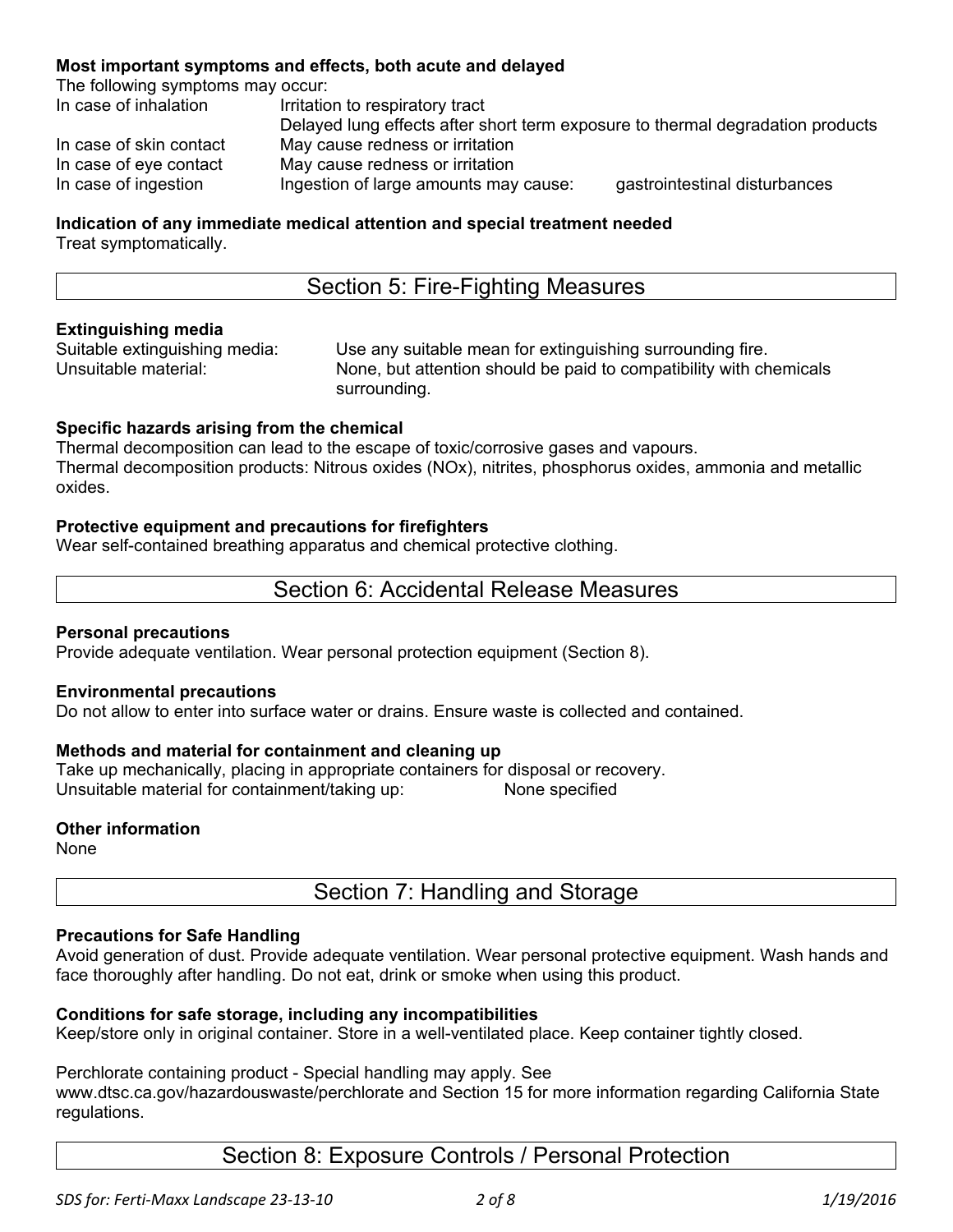#### **Exposure Guidelines**

#### **Occupational exposure limits**

|              | Potassium nitrate            |
|--------------|------------------------------|
| PEL          | Not Established              |
| STEL/ceiling | Not Established              |
|              |                              |
| TWA          | Not Established              |
| STEL/ceiling | Not Established              |
|              | ACGIH (2012 TLVs® and BEIs®) |

#### **Derived No-Effect Level (DNEL) suggested by the manufacturer**

| Workers (industrial/professional):            |                           |
|-----------------------------------------------|---------------------------|
| Potassium nitrate                             |                           |
| DNEL Human, dermal, long term (repeated):     | 20.8 mg/kg/day (systemic) |
| DNEL Human, inhalation, long term (repeated): | 36.7 mg/m3 (systemic)     |

Derived No-Effect Level (DNEL) is the level of exposure to the substance above which humans should not be exposed.

#### **Engineering controls**

Use exhaust ventilation to keep airborne concentrations below exposure limits.

#### **Personal Protective Equipment**

| Eye/face protection           | Chemical goggles recommended.                                           |
|-------------------------------|-------------------------------------------------------------------------|
| <b>Skin Protection</b>        | Nitrile rubber gloves, recommended.                                     |
| <b>Respiratory Protection</b> | Wear respiratory protection, where airborne concentrations are expected |
|                               | to exceed exposure limits                                               |

#### **General Hygiene Considerations**

Avoid contact with eyes and skin. Wash hands and face thoroughly after handling. Do not eat, drink or smoke when using this product.

| Section 9: Physical and Chemical Properties                          |                                       |  |  |
|----------------------------------------------------------------------|---------------------------------------|--|--|
| Information on basic physical and chemical properties                |                                       |  |  |
| Appearance                                                           | Solid, granular or crystalline powder |  |  |
| Colour                                                               | white to pale blue                    |  |  |
| Odour                                                                | <b>Odourless</b>                      |  |  |
| <b>Odour Threshold</b>                                               | No applicable                         |  |  |
| pH value                                                             | No data available                     |  |  |
| Melting point / freezing range                                       | No data available                     |  |  |
| Boiling temperature / boiling range                                  | Not applicable                        |  |  |
| Flash point                                                          | Not applicable                        |  |  |
| Vapourisation rate / Evaporation rate                                | No data available                     |  |  |
| Flammable solids                                                     | Not flammable                         |  |  |
| Explosion limits (LEL, UEL)                                          | Not applicable                        |  |  |
| No data available<br>Vapour pressure                                 |                                       |  |  |
| Vapour density<br>No data available                                  |                                       |  |  |
| <b>Relative Density</b><br>No data available                         |                                       |  |  |
| Solubility<br>$>$ 100 g/L at 20 $^{\circ}$ C/68 $^{\circ}$ F (water) |                                       |  |  |
| Partition coefficient n-octanol /water                               | Not applicable                        |  |  |
| Auto Ignition temperature (AIT)                                      | Not applicable                        |  |  |
| Decomposition temperature                                            | No data available                     |  |  |
| Viscosity                                                            | Not applicable                        |  |  |
| <b>Explosive properties</b>                                          | Not explosive                         |  |  |
| Not oxidizer<br>Oxidising properties                                 |                                       |  |  |

#### **Other information**

 $\overline{\phantom{a}}$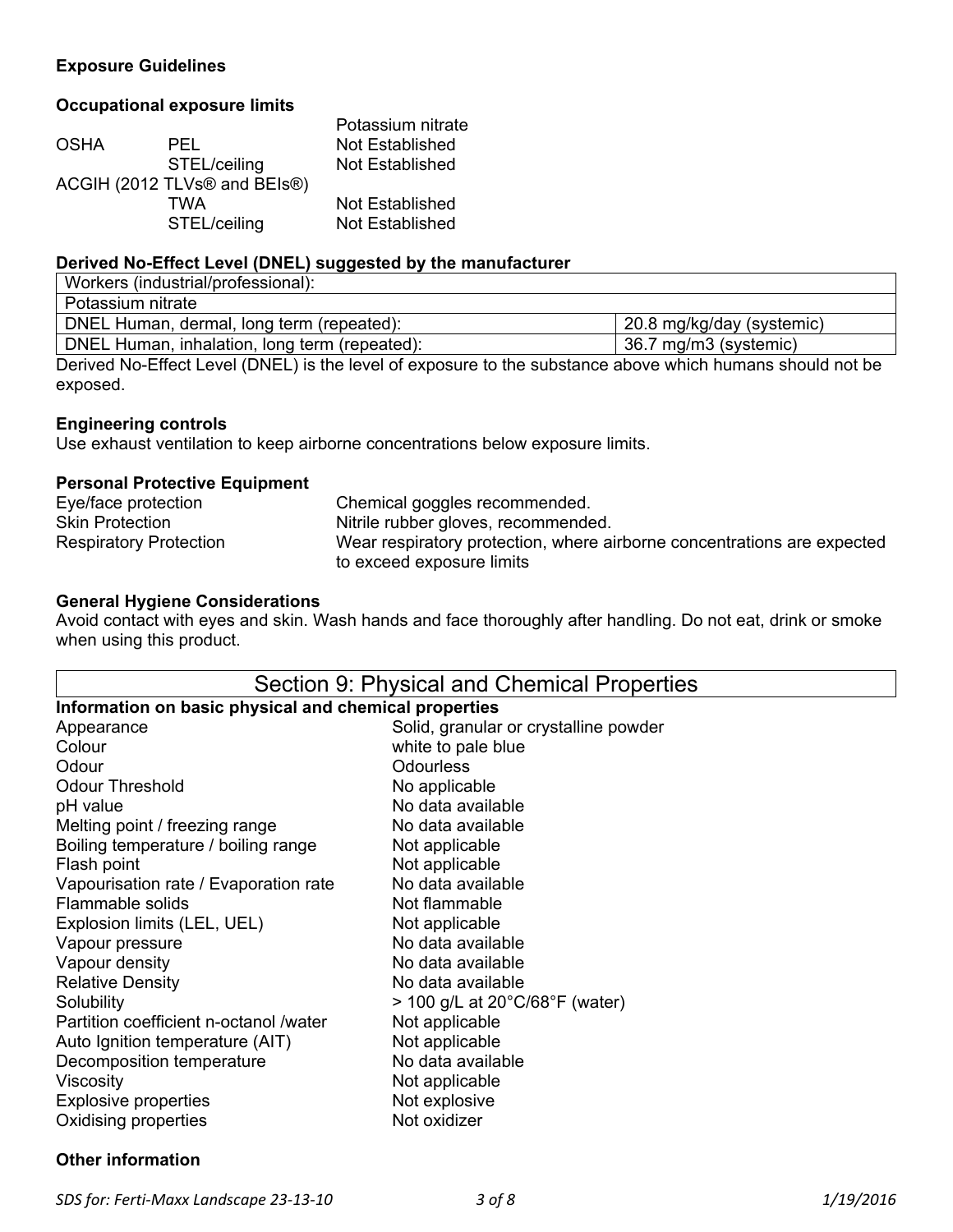### Section 10: Stability and Reactivity

#### **Reactivity**

No hazardous reaction when handled and stored according to provisions.

#### **Chemical stability**

Stable under normal storage and temperature conditions.

#### **Possibility of hazardous reactions**

None identified

#### **Conditions to avoid**

None identified

#### **Incompatible materials**

None identified

#### **Hazardous decomposition products**

Thermal decomposition products: Nitrous oxides (NOx), nitrites, phosphorus oxides, ammonia and metallic oxides.

Section 11: Toxicological Information

The following information mostly refers to the major component of the product.

#### **Likely routes of exposure (inhalation, ingestion, skin and eye contact)**

Eye contact, skin contact and inhalation. Exposure by ingestion is not expected to occur through normal industrial or agricultural

#### **Symptoms related to the physical, chemical and toxicological characteristics**

May be irritant to the respiratory tract. May cause redness or irritation to the skin and eyes. Ingestion of large amounts may cause gastrointestinal disturbances. May cause delayed lung effects after short term exposure to thermal degradation products.

#### **Information on toxicological effects from short and long term exposure**

There is no data for the mixture itself.

#### **Acute toxicity**

Acute oral toxicity and the set of the LD50: Acute Toxicity Estimate for the mixture >2000 mg/kg bw (additivity formula) Potassium nitrate  $>2000$  mg/kg bw Assessment / classification: Based on available data for the ingredients of the mixture, the classification criteria are not met.

### **Irritant and corrosive effects**

| Irritation to the skin | Result                                                                                        | Method                                   |
|------------------------|-----------------------------------------------------------------------------------------------|------------------------------------------|
| Potassium nitrate      | non-irritant.                                                                                 | Equivalent/similar to OECD guideline 404 |
|                        | Assessment / classification: Based on available data, the classification criteria are not met |                                          |
| Irritation to eyes     | Result                                                                                        | Method                                   |
| Potassium nitrate      | Not-irritating                                                                                | OECD Guideline 405                       |
|                        | Assessment / classification: Based on available data, the classification criteria are not met |                                          |

#### **Respiratory or skin sensitization**

| Skin sensitization | Result           | Method             |
|--------------------|------------------|--------------------|
| Potassium nitrate  | not sensitizing. | OECD Guideline 429 |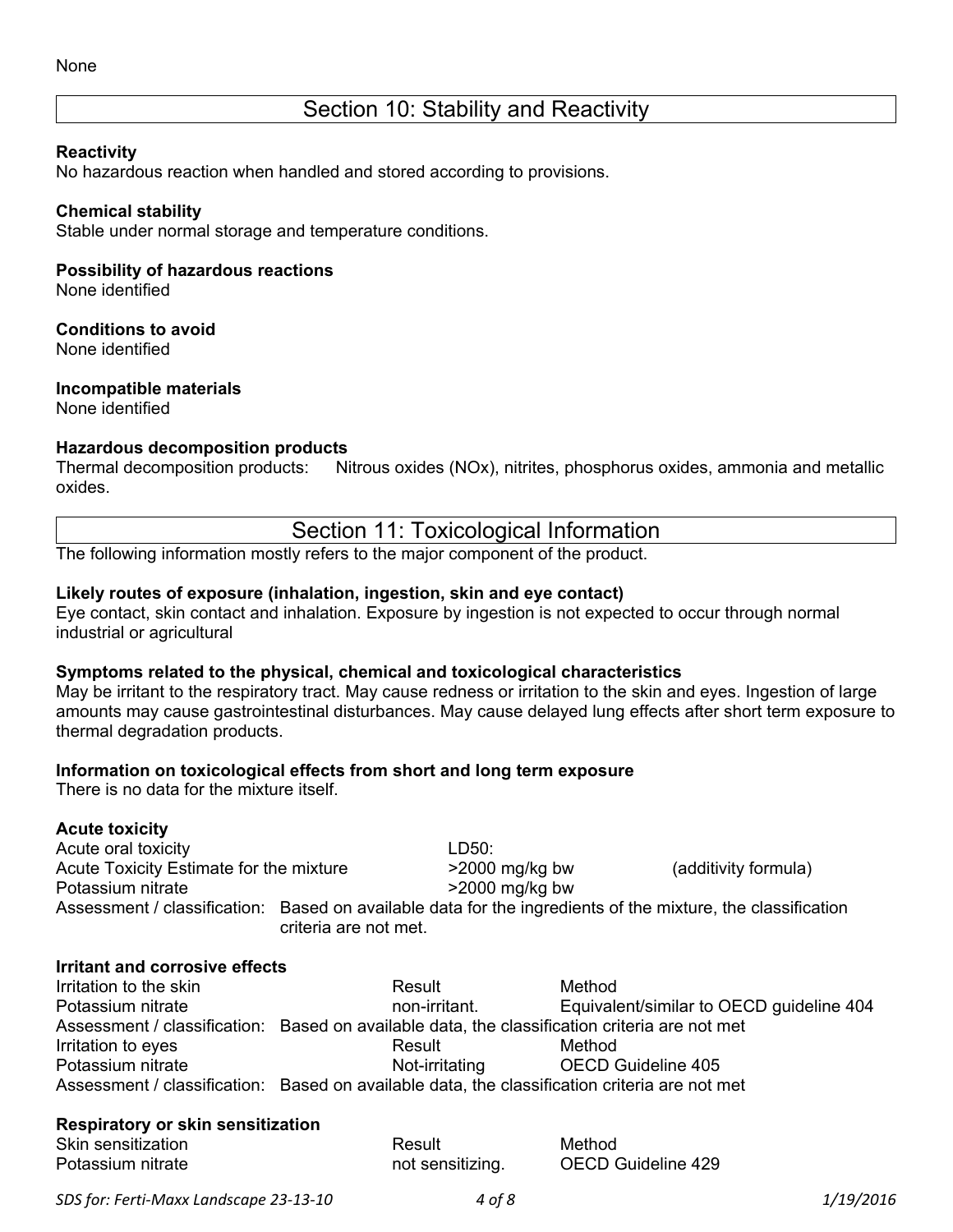| Assessment / classification: Based on available data, the classification criteria are not met                       |                                                                                                                                                      |                                                                                               |          |                              |
|---------------------------------------------------------------------------------------------------------------------|------------------------------------------------------------------------------------------------------------------------------------------------------|-----------------------------------------------------------------------------------------------|----------|------------------------------|
| <b>Genetic effects</b>                                                                                              |                                                                                                                                                      |                                                                                               |          |                              |
| The product does not contain ingredients classified as germ cell mutagens.                                          | Bacterial (Ames Test)                                                                                                                                | Chromosomal aberrations                                                                       |          | Mutation in mammalian cells  |
| Potassium nitrate<br>negative                                                                                       | negative                                                                                                                                             |                                                                                               | negative |                              |
| Assessment / classification: Based on available data, the classification criteria are not met                       |                                                                                                                                                      |                                                                                               |          |                              |
| <b>Reproductive toxicity</b>                                                                                        |                                                                                                                                                      |                                                                                               |          |                              |
| Adverse effects on sexual function and fertility/developmental toxicity                                             |                                                                                                                                                      |                                                                                               |          |                              |
|                                                                                                                     | OECD guideline 422.                                                                                                                                  |                                                                                               |          |                              |
| Potassium nitrate                                                                                                   | No adverse effects on fertility/development (NOAEL >1500 mg/kg bw).                                                                                  |                                                                                               |          |                              |
| Assessment / classification: Based on available data, the classification criteria are not met                       |                                                                                                                                                      |                                                                                               |          |                              |
| Specific target organ toxicity (single exposure)                                                                    |                                                                                                                                                      |                                                                                               |          |                              |
| The product does not contain relevant ingredients classified as Target Organ Toxicant.                              |                                                                                                                                                      |                                                                                               |          |                              |
| Potassium nitrate                                                                                                   | Practical experience / human evidence<br>No relevant effect has been observed after single exposure to potassium nitrate.                            |                                                                                               |          |                              |
| Assessment / classification: Based on available data, the classification criteria are not met                       |                                                                                                                                                      |                                                                                               |          |                              |
|                                                                                                                     |                                                                                                                                                      |                                                                                               |          |                              |
| Specific target organ toxicity (repeated exposure)                                                                  |                                                                                                                                                      |                                                                                               |          |                              |
| The product does not contain relevant ingredients classified as Target Organ Toxicant.                              |                                                                                                                                                      |                                                                                               |          |                              |
| Potassium nitrate                                                                                                   | Organs affected:<br><b>Effects</b><br>None that the state of the state of the state of the state of the state of the state of the state of the state |                                                                                               |          | Guideline<br><b>OECD 422</b> |
| Assessment / classification: Based on available data, the classification criteria are not met                       |                                                                                                                                                      | No effects (NOAEL >1500 mg/kg bw)                                                             |          |                              |
|                                                                                                                     |                                                                                                                                                      |                                                                                               |          |                              |
| <b>Aspiration hazard</b>                                                                                            |                                                                                                                                                      |                                                                                               |          |                              |
| Physicochemical data and toxicological information does not indicate an aspiration hazard.                          |                                                                                                                                                      |                                                                                               |          |                              |
| Assessment / classification: Based on available data, the classification criteria are not met                       |                                                                                                                                                      |                                                                                               |          |                              |
| Carcinogenicity                                                                                                     |                                                                                                                                                      |                                                                                               |          |                              |
| International Agency for Research on Cancer (IARC)                                                                  |                                                                                                                                                      | No component of this product present at levels                                                |          |                              |
|                                                                                                                     |                                                                                                                                                      | ≥0.1% is identified as probable, possible or                                                  |          |                              |
|                                                                                                                     |                                                                                                                                                      | confirmed human carcinogen by IARC.                                                           |          |                              |
| National Toxicology Program (NTP)                                                                                   |                                                                                                                                                      | No component of this product present at levels<br>≥0.1% is identified as known or anticipated |          |                              |
|                                                                                                                     |                                                                                                                                                      | carcinogen by NTP.                                                                            |          |                              |
| 29 CFR part 1910, subpart Z                                                                                         |                                                                                                                                                      | No component of this product present at levels                                                |          |                              |
|                                                                                                                     |                                                                                                                                                      | $\geq$ 0.1% is identified as carcinogen or potencial                                          |          |                              |
|                                                                                                                     |                                                                                                                                                      | carcinogen by OSHA.                                                                           |          |                              |
| California Proposition 65                                                                                           |                                                                                                                                                      | No component of this product present at levels                                                |          |                              |
|                                                                                                                     |                                                                                                                                                      | ≥0.1% is identified as carcinogen by California                                               |          |                              |
|                                                                                                                     |                                                                                                                                                      | Prop.65.                                                                                      |          |                              |
| WHO (2003) Nitrate in drinking water<br>No association between nitrate exposure in<br>humans and the risk of cancer |                                                                                                                                                      |                                                                                               |          |                              |
| Assessment / classification:                                                                                        |                                                                                                                                                      | Based on available data, the classification criteria is not met                               |          |                              |
|                                                                                                                     |                                                                                                                                                      |                                                                                               |          |                              |
|                                                                                                                     |                                                                                                                                                      |                                                                                               |          |                              |

#### **Other Toxicological Information**

Respiratory sensitisation No information available.

This product contains trace amounts of naturally-occurring perchlorate and iodate. Like other goitrogenic substances, perchlorate may affect iodine uptake by thyroid under specific conditions.

### Section 12: Ecological Information

There is no data for the mixture itself. The following information mostly refers to the major component of the product. **Ecotoxicity**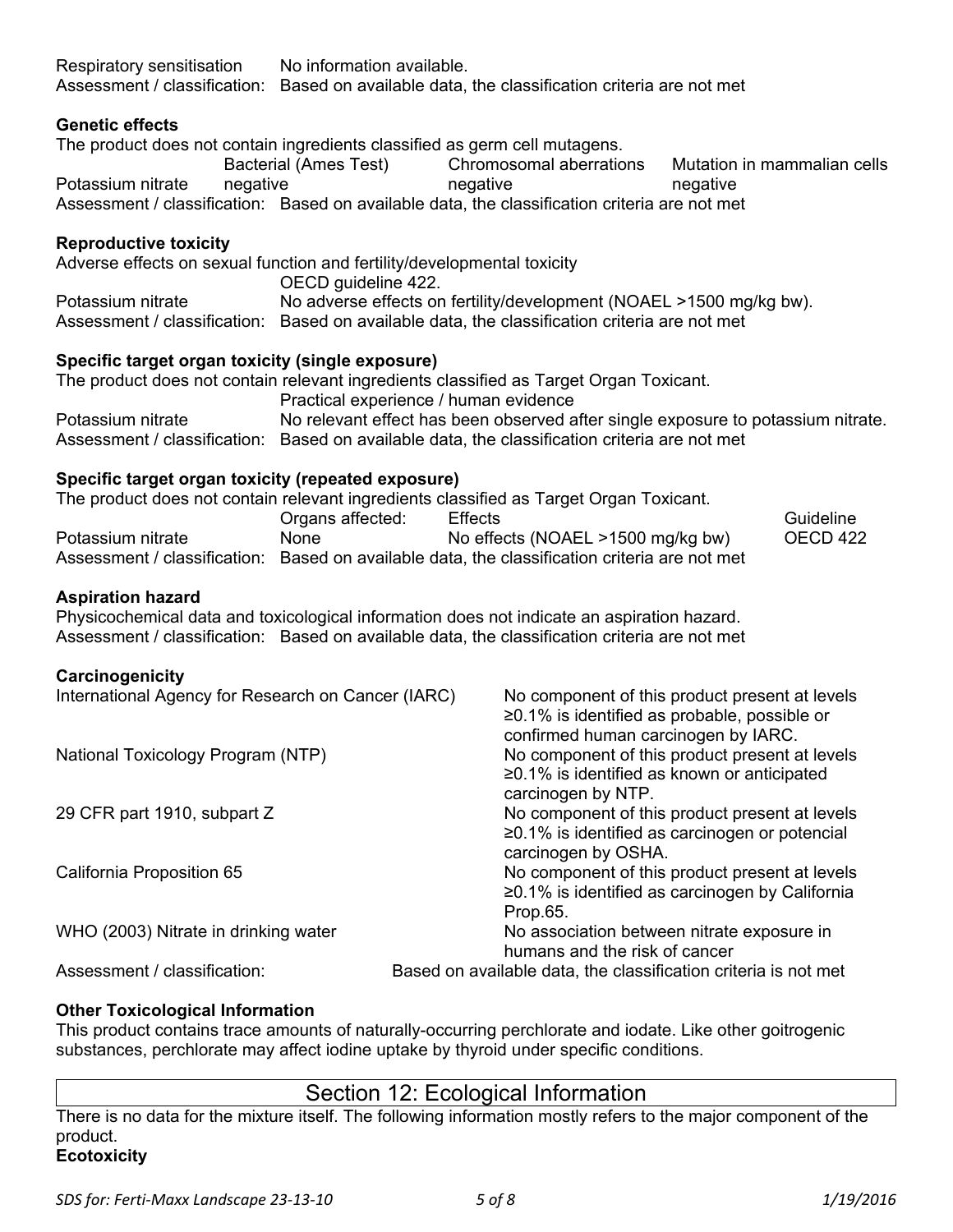#### **Aquatic Toxicity**

Potassium nitrate 10 d EC50 > 1700 mg/L Several algae species

96-h LC50 1378 mg/L *Poecilia reticulata* (freshwater fish) 24-h EC50 490 mg/L *Daphnia magna* (fresh water flea). Assessment / classification Based on available data, the classification criteria are not met

#### **Persistence and degradability**

The product contains mainly inorganic nitrate and phosphate salts. In aqueous solutions, these salts dissociate into their respective ions. Phosphate ions are finally incorporated into the Phosphorus cycle. Under anoxic conditions, denitrification occurs and nitrate is ultimately converted into molecular nitrogen as part of the Nitrogen cycle.

#### **Bioaccumulative potential**

Low potential for bioaccumulation based on physicochemical properties of main components.

#### **Mobility in soil**

The components of this mixture have a low potential for adsorption. Portion not taken up by plants, can leach to groundwater.

#### **Other adverse effects**

**US DOT (49CFR part 172)** 

Excess nitrate leaching may enrich waters leading to eutrophication.

### Section 13: Disposal Considerations

Disposal should be in accordance with applicable federal and state laws. It is the responsibility of the waste generator to determine the toxicity and physical properties of the material generated to determine the proper waste identification and disposal method in compliance with applicable regulations.

Waste containing nitrates that exhibit the characteristic of ignitability has the EPA Hazardous Waste Number of D001 according to the Resource Conservation and Recovery Act (RCRA) 40 CFR 261.

Perchlorate containing product - Special handling may apply. See

www.dtsc.ca.gov/hazardouswaste/perchlorate and Section 15 for more information regarding California State regulations.

### Section 14: Transportation Information

| 00 DOI 1700 I IN DUIN 1727                             |                    |
|--------------------------------------------------------|--------------------|
| UN-No.                                                 | Non dangerous good |
| <b>UN Proper Shipping Name</b>                         | Not applicable     |
| <b>Hazard class</b>                                    | Not applicable     |
| Packing group                                          | Not applicable     |
| Hazard label(s)                                        | Not applicable     |
| Special marking                                        | No                 |
| <b>Special Provision</b>                               | No                 |
| <b>International Maritime Organization (IMDG Code)</b> |                    |
| UN-No.                                                 | Non dangerous good |
| <b>UN Proper Shipping Name</b>                         | Not applicable     |
| <b>Hazard class</b>                                    | Not applicable     |
| Packing group                                          | Not applicable     |

#### **International Maritime Organization (IMDG Code)**  PRUIS UNUY

| UN-NU.                         | <u>INUITUAINTEIUUS YUUU</u> |
|--------------------------------|-----------------------------|
| <b>UN Proper Shipping Name</b> | Not applicable              |
| Hazard class                   | Not applicable              |
| Packing group                  | Not applicable              |
| Marine pollutant               | No                          |
| Hazard label(s)                | Not applicable              |
| Special marking                | No                          |
|                                |                             |

#### **International Civil Aviation Organization (ICAO) and International Air Transport Association (IATA)**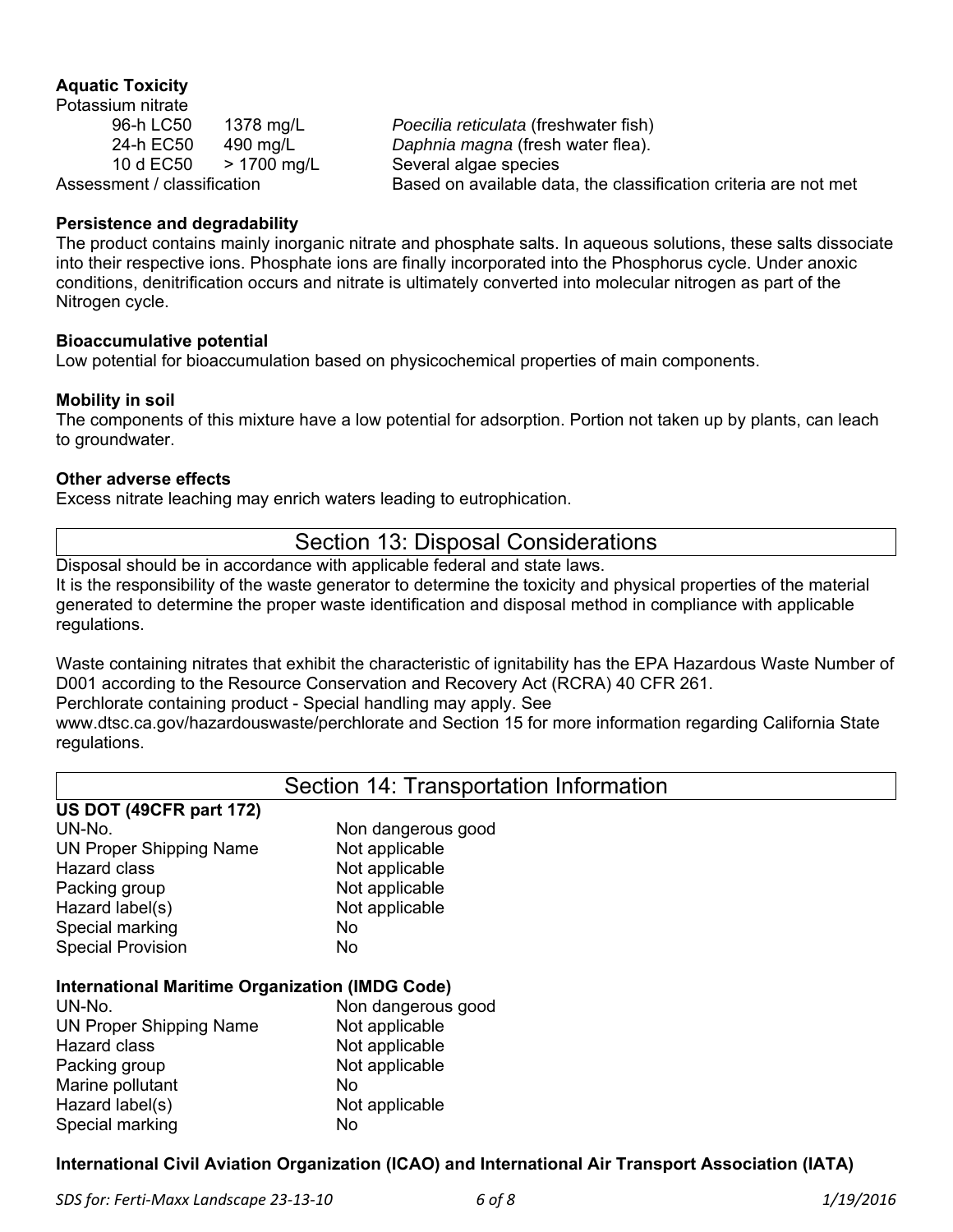UN-No. Non dangerous good UN Proper Shipping Name Not applicable Hazard class Not applicable Packing group Not applicable Hazard label(s) Not applicable Special marking No

#### **Special handling procedure**

None

# **Transport in bulk according to Annex II of MARPOL 73/78 and the IBC Code**

Not applicable

#### **Other special precautions**

None

| Section 15: Regulatory Information                                           |                                                                                      |
|------------------------------------------------------------------------------|--------------------------------------------------------------------------------------|
| <b>US Federal</b>                                                            |                                                                                      |
| <b>SARA Title III Rules</b>                                                  |                                                                                      |
| Section 311/312 Hazard Classes                                               |                                                                                      |
| <b>Acute Health Hazard</b><br>No                                             |                                                                                      |
| <b>Chronic Health Hazard</b><br>No                                           |                                                                                      |
| Fire Hazard<br>No                                                            |                                                                                      |
| <b>Release of Pressure</b><br>No                                             |                                                                                      |
| <b>Reactive Hazard</b><br><b>No</b>                                          |                                                                                      |
| Section 313 Toxic Chemicals                                                  |                                                                                      |
|                                                                              | N511 Nitrate compounds (water dissociable; reportable only when in aqueous solution) |
| Section 302 Extremely Hazardous Substances (EHS)/CERCLA Hazardous Substances |                                                                                      |
| None ingredient is listed.                                                   |                                                                                      |
| NFPA 704/2012: National Fire Protection Association                          |                                                                                      |
| Health<br>1                                                                  |                                                                                      |
| Fire<br>0                                                                    |                                                                                      |
| Reactivity<br>$\Omega$                                                       |                                                                                      |
| Special<br>None                                                              |                                                                                      |
| <b>US State Regulations</b>                                                  |                                                                                      |
| California Proposition 65                                                    | None ingredient is listed.                                                           |
| California Code of Regulations Title 22 (Health &                            |                                                                                      |
| Safety Code), Chapter 33                                                     | See http://www.dtsc.ca.gov/hazardouswaste/perchlorate/                               |
| <b>Chemical Inventories</b>                                                  |                                                                                      |
| <b>United States TSCA</b>                                                    | All ingredients are listed                                                           |
| Canada DSL                                                                   | All ingredients are listed                                                           |
| European Union (EINECS)                                                      | All ingredients are listed                                                           |
| Japan (METI)                                                                 | All ingredients are listed                                                           |
|                                                                              | Section 16: Other Information                                                        |

This SDS complies with 29 CFR part 1910 subpart Z (2012) and ANSI Standard Z400.1-2004

**NON-WARRANTY.** The information presented in this publication is based upon the research and experience of EZ-FLO Fertilizer Systems. No representation or warranty is made, however, concerning the accuracy or completeness of express or implied, including without limitation any warranty of merchantability or fitness for any particular purposes, and no warranty or representation shall be implied by law or otherwise. Any products sold by EZ-FLO Fertilizer Systems are not warranted as suitable for any particular purpose to the buyer. The suitability of any products for any purpose particular to the buyer is for the buyer to determine. EZ-FLO Fertilizer Systems assumes no responsibility for the section of products suitable to the